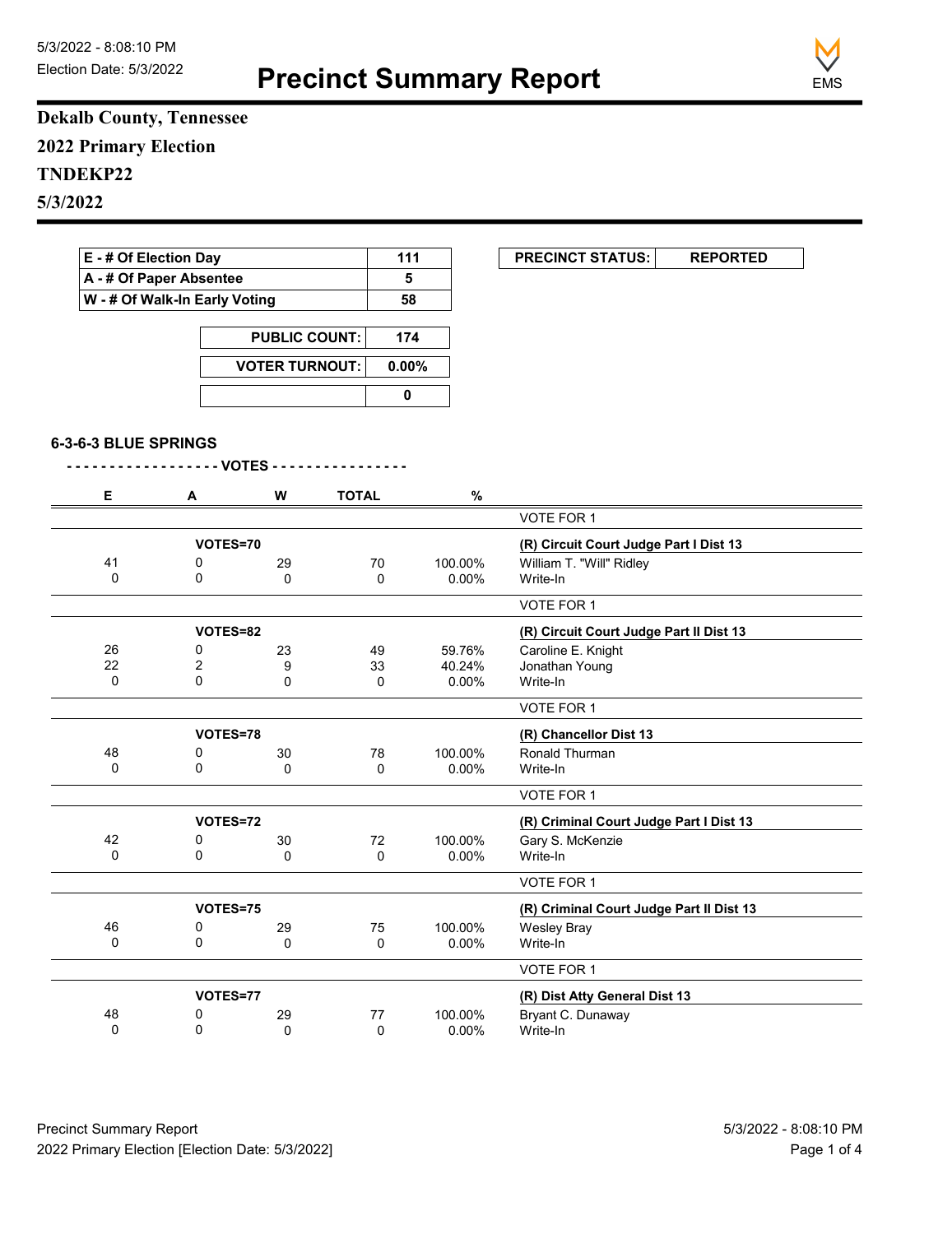**6-3-6-3 BLUE SPRINGS**

| Е  | A                       | W           | <b>TOTAL</b> | $\%$     |                                  |
|----|-------------------------|-------------|--------------|----------|----------------------------------|
|    |                         |             |              |          | VOTE FOR 1                       |
|    | VOTES=73                |             |              |          | (R) Public Defender Dist 13      |
| 44 | 0                       | 29          | 73           | 100.00%  | Craig P. Fickling, Jr.           |
| 0  | 0                       | 0           | 0            | 0.00%    | Write-In                         |
|    |                         |             |              |          | VOTE FOR 1                       |
|    | <b>VOTES=104</b>        |             |              |          | (R) County Mayor                 |
| 28 | 0                       | 19          | 47           | 45.19%   | <b>Matt Adcock</b>               |
| 13 | $\overline{\mathbf{c}}$ | 9           | 24           | 23.08%   | <b>Bradley Hendrix</b>           |
| 22 | 0                       | 9           | 31           | 29.81%   | Anita T. Puckett                 |
| 2  | 0                       | 0           | 2            | 1.92%    | Write-In                         |
|    |                         |             |              |          | VOTE FOR 2                       |
|    | VOTES=113               |             |              |          | (R) County Commissioner 6th Dist |
| 35 | 0                       | 24          | 59           | 52.21%   | <b>Justin Douglas Adcock</b>     |
| 35 | 0                       | 19          | 54           | 47.79%   | Doug Stephens                    |
| 0  | 0                       | 0           | 0            | $0.00\%$ | Write-In                         |
| 0  | 0                       | 0           | 0            | 0.00%    | Write-In                         |
|    |                         |             |              |          | VOTE FOR 1                       |
|    | VOTES=94                |             |              |          | (R) County Trustee               |
| 59 | 0                       | 35          | 94           | 100.00%  | Sean D. Driver                   |
| 0  | 0                       | $\mathbf 0$ | 0            | 0.00%    | Write-In                         |
|    |                         |             |              |          | VOTE FOR 1                       |
|    | <b>VOTES=108</b>        |             |              |          | (R) General Sessions Judge       |
| 19 | 0                       | 12          | 31           | 28.70%   | Mingy Kay Ball                   |
| 47 | 2                       | 28          | 77           | 71.30%   | <b>Brandon Cox</b>               |
| 0  | $\mathbf 0$             | 0           | 0            | 0.00%    | Write-In                         |
|    |                         |             |              |          | VOTE FOR 1                       |
|    | <b>VOTES=110</b>        |             |              |          | (R) Sheriff                      |
| 48 | 0                       | 33          | 81           | 73.64%   | Patrick R Ray                    |
| 19 | 2                       | 8           | 29           | 26.36%   | Keneth Lee Whitehead             |
| 0  | $\mathbf 0$             | 0           | 0            | 0.00%    | Write-In                         |
|    |                         |             |              |          | VOTE FOR 1                       |
|    | VOTES=90                |             |              |          | (R) Circuit Court Clerk          |
| 54 | 0                       | 36          | $90\,$       | 100.00%  | Susan Martin                     |
| 0  | 0                       | 0           | 0            | $0.00\%$ | Write-In                         |
|    |                         |             |              |          | VOTE FOR 1                       |
|    | VOTES=99                |             |              |          | (R) County Clerk                 |
| 62 | 0                       | 37          | 99           | 100.00%  | James L. "Jimmy" Poss            |
| 0  | 0                       | 0           | 0            | $0.00\%$ | Write-In                         |
|    |                         |             |              |          | VOTE FOR 1                       |
|    | VOTES=88                |             |              |          | (R) Register of Deeds            |
| 54 | 2                       | 32          | 88           | 100.00%  | Daniel A. Seber                  |
| 0  | 0                       | 0           | 0            | $0.00\%$ | Write-In                         |
|    |                         |             |              |          | VOTE FOR 1                       |
|    | VOTES=76                |             |              |          | (R) Road Superintendent          |
| 45 | 0                       | 31          | 76           | 100.00%  | Danny L. Hale                    |
| 0  | 0                       | 0           | $\pmb{0}$    | $0.00\%$ | Write-In                         |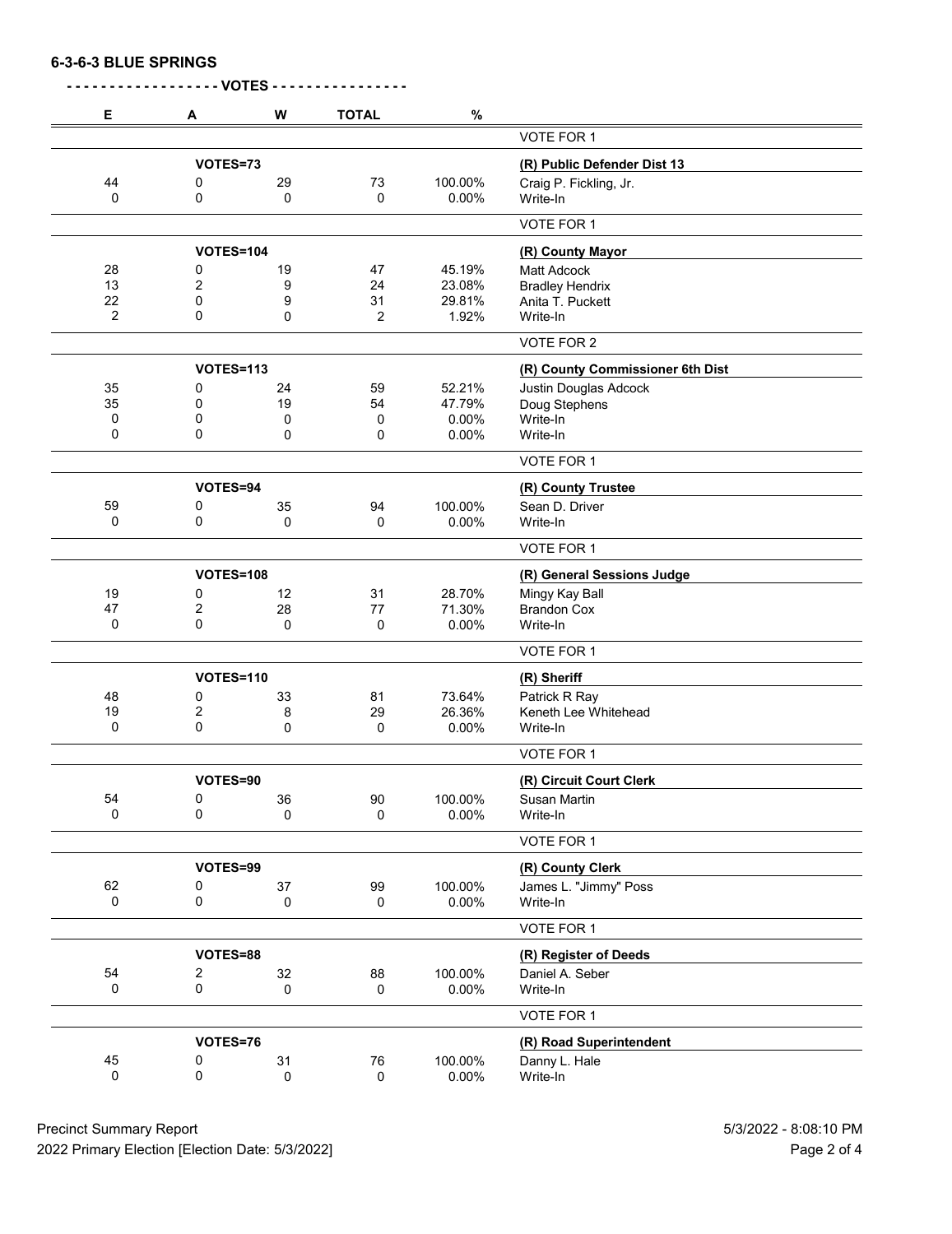**6-3-6-3 BLUE SPRINGS**

| Е      | A              | W  | <b>TOTAL</b>        | $\%$     |                                         |
|--------|----------------|----|---------------------|----------|-----------------------------------------|
|        |                |    |                     |          | VOTE FOR 1                              |
|        | VOTES=0        |    |                     |          | (D) Circuit Court Judge Part I Dist 13  |
| 0      | 0              | 0  | 0                   | 0.00%    | No Candidate Qualified                  |
| 0      | 0              | 0  | 0                   | 0.00%    | Write-In                                |
|        |                |    |                     |          | VOTE FOR 1                              |
|        | VOTES=0        |    |                     |          | (D) Circuit Court Judge Part II Dist 13 |
| 0<br>0 | 0              | 0  | 0                   | 0.00%    | No Candidate Qualified                  |
|        | 0              | 0  | 0                   | 0.00%    | Write-In                                |
|        |                |    |                     |          | VOTE FOR 1                              |
|        | VOTES=0        |    |                     |          | (D) Chancellor Dist 13                  |
| 0      | 0              | 0  | 0                   | 0.00%    | No Candidate Qualified                  |
| 0      | 0              | 0  | 0                   | 0.00%    | Write-In                                |
|        |                |    |                     |          | VOTE FOR 1                              |
|        | VOTES=0        |    |                     |          | (D) Criminal Court Judge Dist 13        |
| 0      | 0              | 0  | 0                   | 0.00%    | No Candidate Qualified                  |
| 0      | 0              | 0  | $\mathbf 0$         | 0.00%    | Write-In                                |
|        |                |    |                     |          | VOTE FOR 1                              |
|        | VOTES=0        |    |                     |          | (D) Criminal Court Judge Dist 13        |
| 0      | 0              | 0  | 0                   | 0.00%    | No Candidate Qualified                  |
| 0      | 0              | 0  | 0                   | 0.00%    | Write-In                                |
|        |                |    |                     |          | VOTE FOR 1                              |
|        | VOTES=0        |    |                     |          | (D) Dric Atty General Dist 13           |
| 0      | 0              | 0  | 0                   | 0.00%    | No Candidate Qualified                  |
| 0      | 0              | 0  | 0                   | 0.00%    | Write-In                                |
|        |                |    |                     |          | VOTE FOR 1                              |
|        | <b>VOTES=0</b> |    |                     |          | (D) Public Defender Dist 13             |
| 0      | 0              | 0  | 0                   | 0.00%    | No Candidate Qualified                  |
| 0      | 0              | 0  | 0                   | 0.00%    | Write-In                                |
|        |                |    |                     |          | VOTE FOR 1                              |
|        | VOTES=60       |    |                     |          | (D) County Mayor                        |
| 25     | $\pmb{0}$      | 11 | 36                  | 60.00%   | Mike Foster                             |
| 16     | 3              | 5  | 24                  | 40.00%   | <b>Tim Stribling</b>                    |
| 0      | 0              | 0  | $\pmb{0}$           | 0.00%    | Write-In                                |
|        |                |    |                     |          | VOTE FOR 2                              |
|        | VOTES=65       |    |                     |          | (D) County Commissioner 6th Dist        |
| 25     | 0              | 12 | 37                  | 56.92%   | <b>Jeff Barnes</b>                      |
| 18     | 1              | 9  | 28                  | 43.08%   | Danny McGinnis                          |
| 0      | 0              | 0  | 0                   | 0.00%    | Write-In                                |
| 0      | 0              | 0  | 0                   | 0.00%    | Write-In                                |
|        |                |    |                     |          | VOTE FOR 1                              |
|        | VOTES=0        |    |                     |          | (D) County Trustee                      |
| 0      | 0              | 0  | $\pmb{0}$           | 0.00%    | No Candidate Qualified                  |
| 0      | 0              | 0  | $\mathsf{O}\xspace$ | $0.00\%$ | Write-In                                |